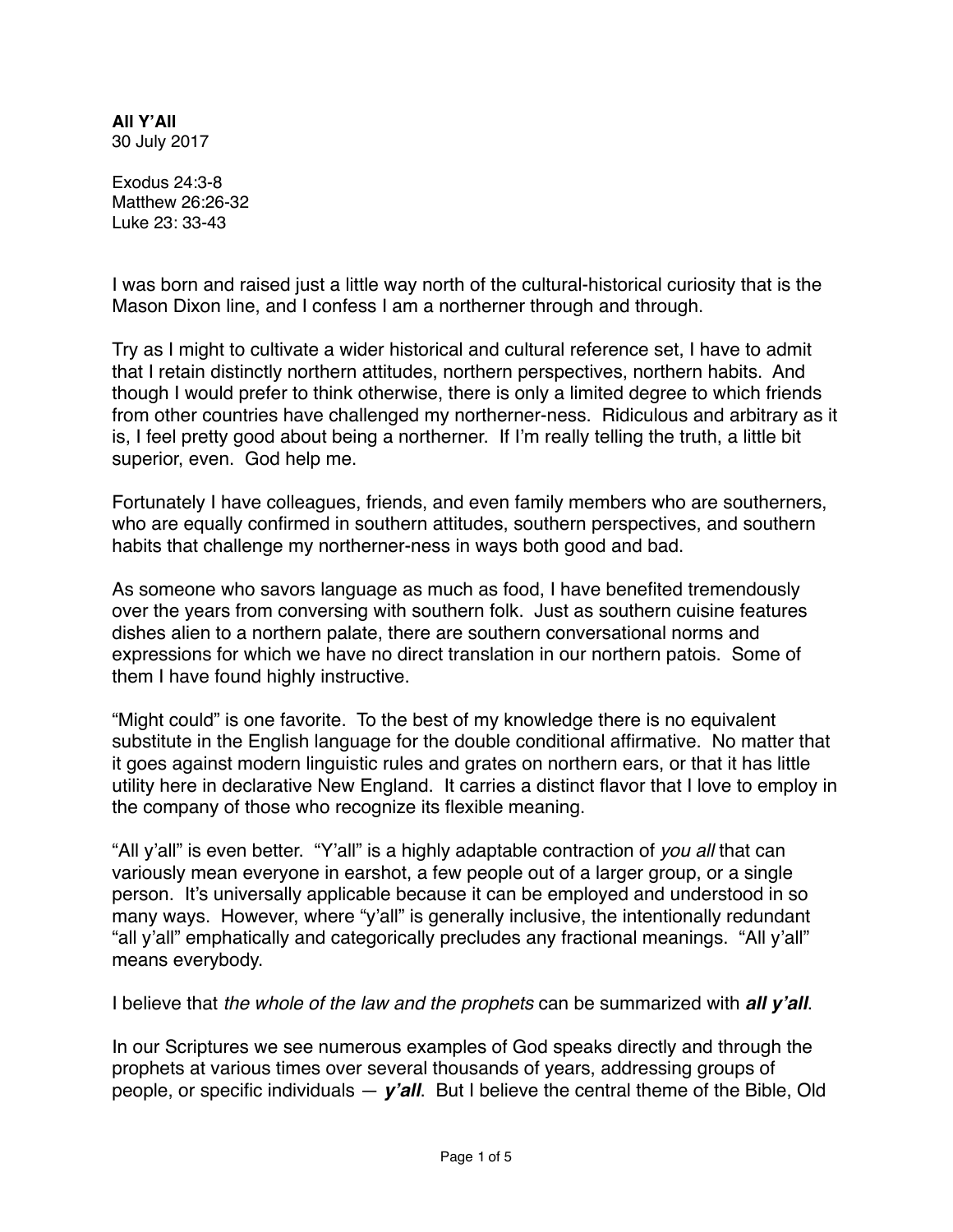Testament and New Testament alike, is that God's grace is for everyone, everywhere, for all time — *all y'all*.

Our Old Testament passage this morning describes the sacrament of God's covenant with the Israelites who have just come out of Egypt. They didn't earn God's covenant, and many of them have already complained bitterly about the conditions in the wilderness. But God extends an everlasting blessing all the same. To ritually confirm God's binding pledge with the people, blood is sprinkled on an altar with twelve pillars representing the twelve tribes. Blood is also sprinkled on the people.

The significance of the twelve tribes and twelve pillars should not be missed. Quoting from Rabbi Dr. Greg Killian, in Jewish tradition, "twelve represents totality, wholeness, and the completion of God's purpose …[yet] the number twelve never stands alone. It is always associated with a *thirteen*. In Kabbala … it is explained that the thirteenth transforms the entire set into attributes of mercy. This is because numerically, twelve is a closed, rigid, perfect system; the thirteenth is the center that transforms the twelve into an empathic system."

[adapted from<http://www.betemunah.org/twelve.html>, with some paraphrasing and clarification]

In other words, twelve is everything we know. It is represented by the twelve pillars. Twelve is all there is of creation, and it includes both the natural laws that govern space and time, and the legal laws that govern human society.

Thirteen is represented by the altar. It is mystery, grace, the divine.

So the ritual blood is placed on the altar with twelve pillars to represent God's unbreakable commitment to the twelve tribes, and by extension, humankind and all of creation.

Then the same ritual blood is sprinkled on the assembled people as well, to drive home the point: **this means you**.

Just try to picture this scene. Exodus chapter 12 says that there were six hundred thousand men among the Israelites. That doesn't include women or children, who were almost certainly more numerous. So were all of those people sprinkled with blood? Probably not. Like a Blue Man Group performance, probably only a relative few in the front of the crowd were actually splashed with blood. But that's not the point.

The blood is sprinkled on the altar and on the people as an assembled body, binding all together: those in front and those far back in the crowd, and those who can't even see or make out what is happening. All are included. God's covenant is all-encompassing.

Or, as in the closing words of [Roadside Picnic](https://en.wikipedia.org/wiki/Roadside_Picnic), "HAPPINESS, FREE, FOR EVERYONE, AND LET NO ONE BE FORGOTTEN!"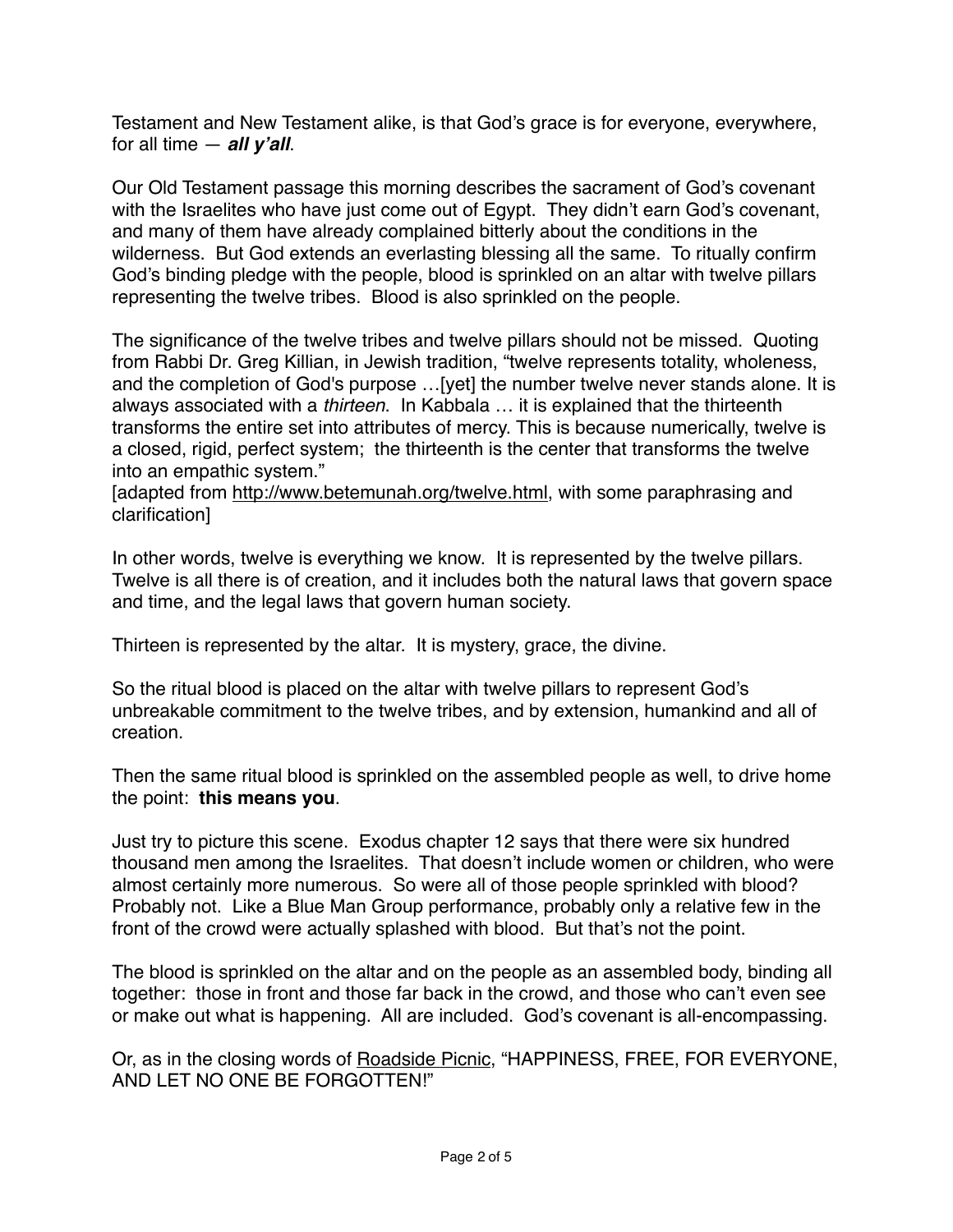In our New Testament reading, we revisit the familiar Last Supper story. Here Jesus renews and reemphasizes God's covenant with the people, this time with a metaphoric seal of blood.

He and the disciples have just finished the Passover meal, in which they recounted and celebrated the Exodus and God's covenant. In fact they have just relived the story of the covenant. Passover Seder language is first person: God brought *us* out of Egypt; God released *me* from bondage. God's covenant with *us* is unfailing. It's a beautiful, stirring, and somber celebration.

Just after Jesus and the disciples conclude this celebration, he invites them to take the covenant into their own bodies. In so doing they stand in for both the pillars and the people.

Jesus does not say, "Drink from it, all of you; for this is My blood which is to be shed for those of you gathered in this room." Nor does Jesus say, "Drink from it, those of you who qualify; for this is My blood which is to be shed for those righteous few who deserve it."

He says, "Drink from it, all of you; for this is My blood of the covenant, which is to be shed on behalf of many for the forgiveness of sins."

Do you hear the *y'all* and the *all y'all*?

"Drink from it, all of you; for this is My blood of the covenant, which is to be shed on behalf of many for the forgiveness of sins."

"**Y'all** drink — individually and collectively, take this in — and in so doing, seal the covenant for **all y'all**."

**Each** of the twelve drinks, just as each of us has an individual and personal experience with God and each of us takes part in Communion.

**All** of the twelve drink, just as we partake of God's grace and Communion in solidarity.

And through the twelve — representing totality, wholeness, the completion of God's purpose — the covenant is ritually sealed with and for **everyone** everywhere and of every time who weren't physically there. Just as each time we take Communion we affirm God's covenant with and for all those not present in our company.

Hours later, in our second New Testament selection, Luke reports that even as Jesus is being crucified, he is offering the forgiveness of sins that he had declared and sealed with the disciples.

He forgave the crowds who clamored for death. He forgave the soldiers who abused and mocked him. He forgave the criminal dying next to him.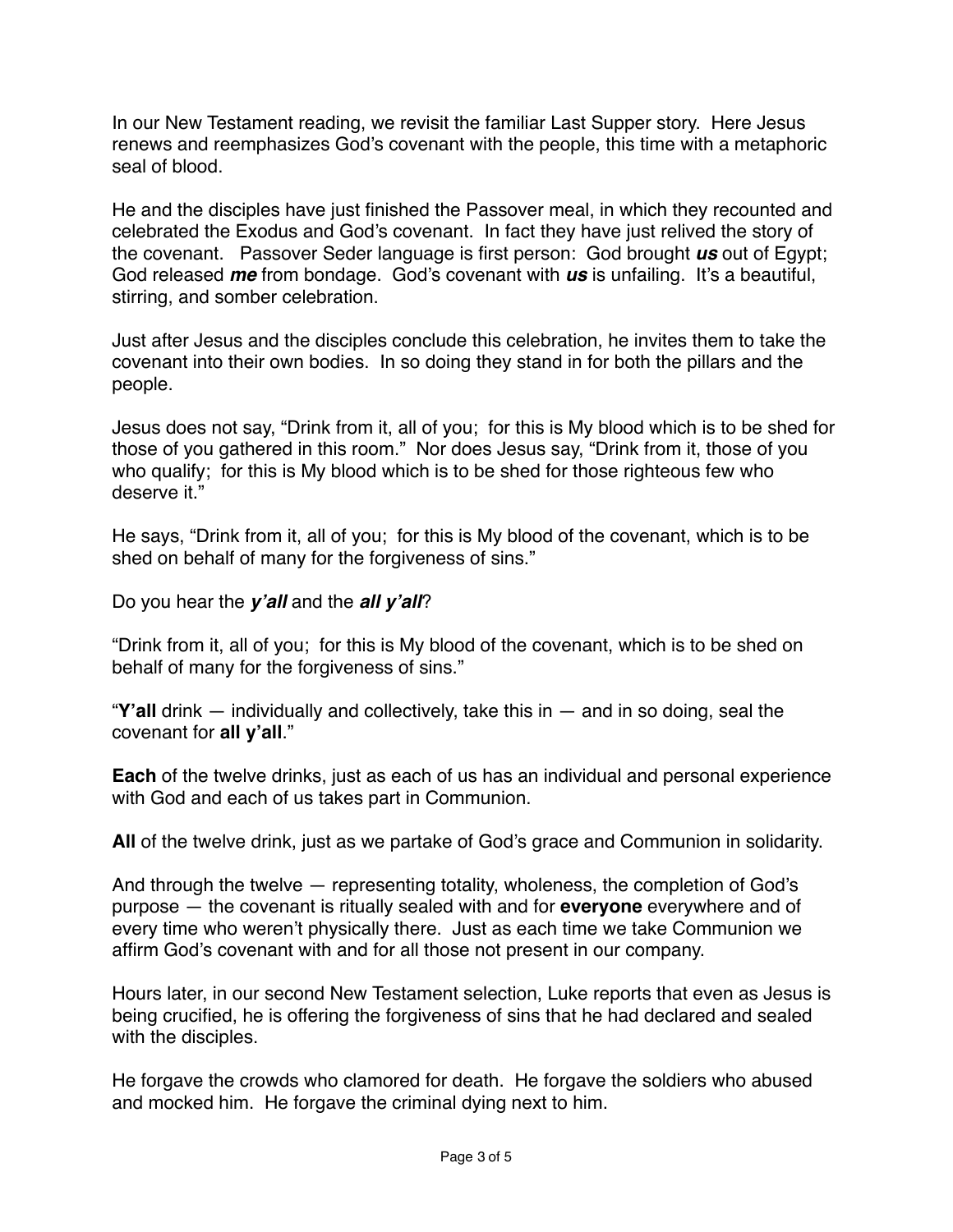And He forgave the disciples. Just like the Israelites, the twelve were a ragtag bunch who had repeatedly proven themselves to be exasperating. And ultimately they all betrayed him. Judas turned him in. Peter denied him. All the rest fled. None stood by him. They were regular, fallible people. Just like us.

The twelve tribes failed their part of the covenant, over and over again. The twelve named disciples and all the unnamed disciples failed their pledges of love and devotion. The priests, the crowds, the soldiers, and all of us abuse and fail Jesus. We are all guilty, individually and collectively, of breaking our side of the covenant.

But God's covenant holds.

The thirteenth changes everything. God / Jesus / the Holy Spirit is the thirteenth, the One who created all that is, was, or will be; the one who is within and beyond all things; the one who transmutes and redeems all of our failings by divine grace.

I believe the paradox of the Christian story is this: although God gave us the law so that we would be decent to ourselves and each other, God also provides the deeper law which is God's own grace that stands in for us and all the ways we fail ourselves, each other, and God. There is twelve, and then there is thirteen that holds the twelve together.

Moreover, God's covenant and God's grace are for *y'all* and for *all y'all*. You, me, the people we like, the people we despise, the most righteous and the most depraved. God doesn't exclude anyone.

Laurie shared with us in her sermon last week that we are not to judge anyone unforgivable, because we don't share God's perspective into the soul of another person. Only God can tell the wheat from the chaff. That is true Gospel, God's deeper law, and it is really hard for us to live out.

So instead of focusing my energies on trying not to judge people who spew hate, who abuse the powerless, who seek not only to aggrandize themselves but to do it at others' expense — which let's just acknowledge right here in front of God and everybody is more than I can handle — how about if I just focus on trying to participate for my part in the sacrament of Communion:

reaffirming God's covenant with me, praying for God's moment-by-moment assistance to be faithful in return, accepting God's incomprehensible grace by which my failings are redeemed;

celebrating solidarity in God's covenant with the entirety of creation — everyone, everywhere, those now living, those departed, and those not yet born;